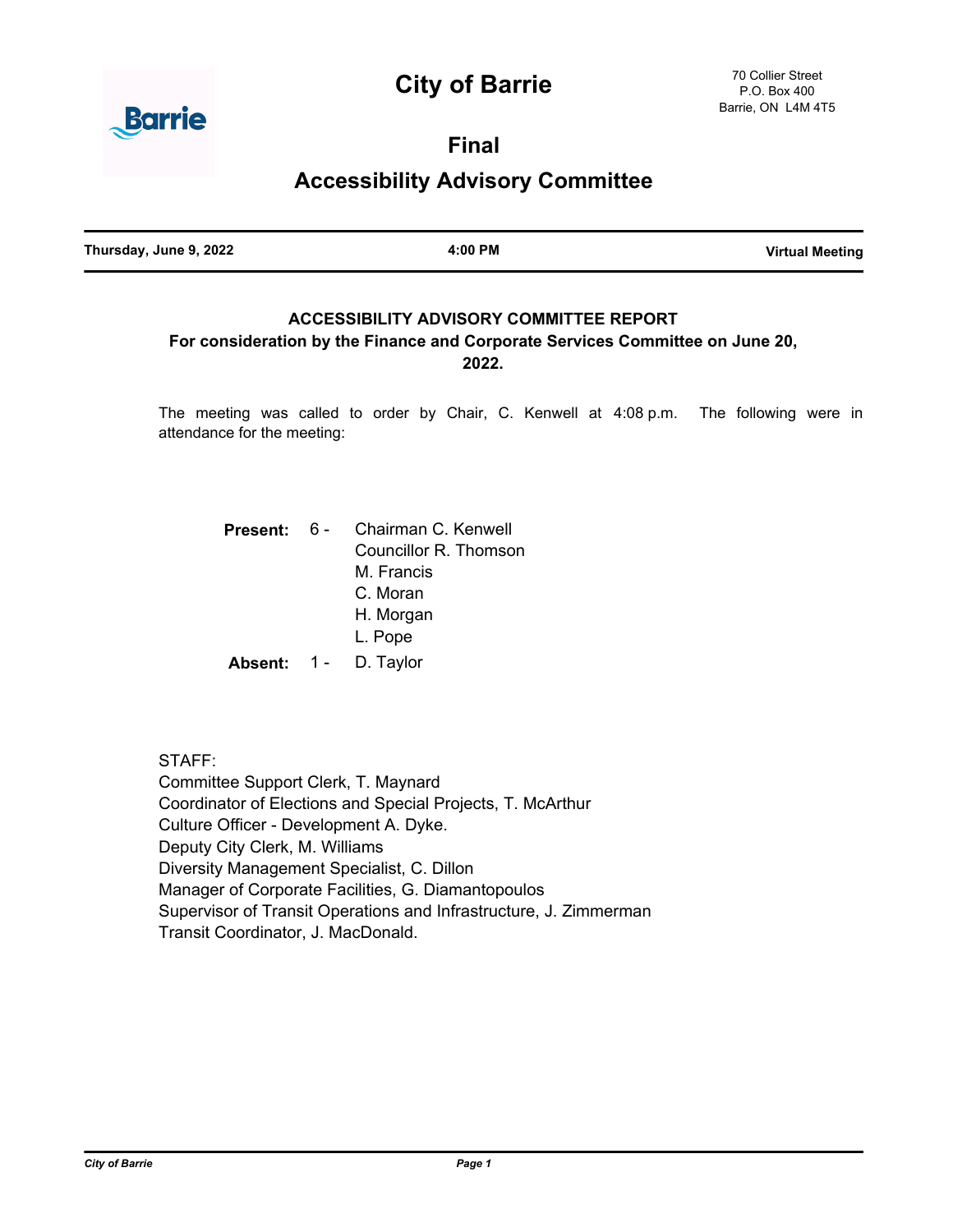The Accessibility Advisory Committee met and reports as follows:

## **PRESENTATION CONCERNING THE SPECIALIZED TRANSIT PASSENGER PORTAL**

Julie MacDonald, Transit Coordinator and Jason Zimmerman, Supervisor of Transit Operations and Infrastructure provided a presentation concerning the Specialized Transit Passenger Portal.

Ms. MacDonald discussed slides concerning the following topics:

- The software of the Specialized Transit Passenger Portal;
- The enhancements available with the pass passenger portal;
- · A sample of the website booking page for Specialized Transit;
- An overview of the portal menu and details of the transit mapping; and
- The benefits of the passenger portal.

Members of Committee asked a number of questions of Ms. MacDonald and Mr. Zimmerman and received responses.

#### **PRESENTATION CONCERNING THE BARRIE ARTS AWARDS**

Amanda Dyke, Culture Officer - Development provided a presentation concerning the Barrie Arts Awards.

She discussed slides concerning the following topics:

- The Barrie Arts Awards event details;
- The vision for the 2022 arts awards:
- The background of the Artist Beyond Barriers Award; and
- The request for support from the Committee.

Members of the Committee asked a number of questions of Ms. Dyke and received responses. The Committee discussed and agreed to sponsor the Artist Beyond Barriers Award.

The Committee approved an expenditure from the Accessibility Advisory Committee budget in amount of \$2,000.00 to sponsor the 2022 Artist Beyond Barriers Award.

Ms. Dyke advised that she would provide an update to the Committee at a future meeting.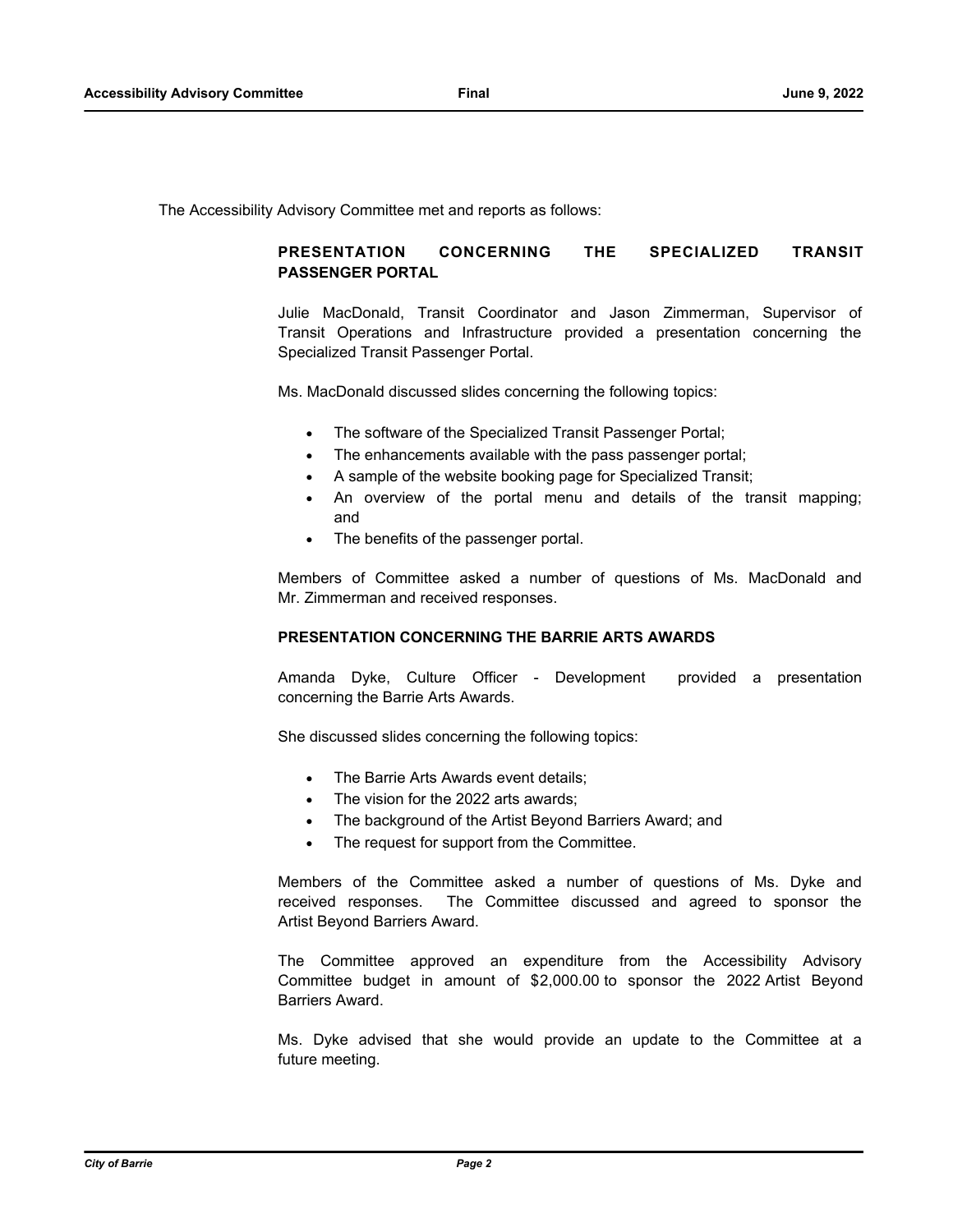#### **ADULT CHANGE TABLES - CITY FACILITIES**

Gus Diamantopoulos, Manager of Corporate Facilities provided an update concerning adult change tables at City facilities. He advised that staff in Corporate Facilities are supportive of adult change tables in public washrooms.

He discussed the challenges and feasibility of retrofitting public washrooms at City facilities particularly the older facilities while meeting the requirements of the *Building Code Act.* 

Mr. Diamantopoulos advised that there are potential opportunities to have adult change tables incorporated into the design of public washrooms at new City facilities

The Committee provided feedback to Mr. Diamantopoulos and advised that by having adult change tables in public washrooms that these facilities would be considered fully accessible.

The Accessibility Advisory Committee met and recommends adoption of the following recommendation:

#### **SECTION "B"**

#### **CITY FACILITIES - SUPPORT FOR FULLY ACCESSIBLE WASHROOMS**

That the Accessibility Advisory Committee supports the inclusion of fully accessible washrooms within newly built City facilities.

This matter was recommended to Finance and Corporate Services Committee for consideration of adoption at its meeting to be held on 6/20/2022.

The Accessibility Advisory Committee met and reports as follows:

#### **SECTION "C"**

#### **2022 MUNICIPAL ELECTION ACCESSIBILITY PLAN**

Tara McArthur, Coordinator of Elections and Special Projects provided an update concerning the 2022 Municipal Election including the Accessibility Plan. She highlighted that internet and telephone voting will be used for the